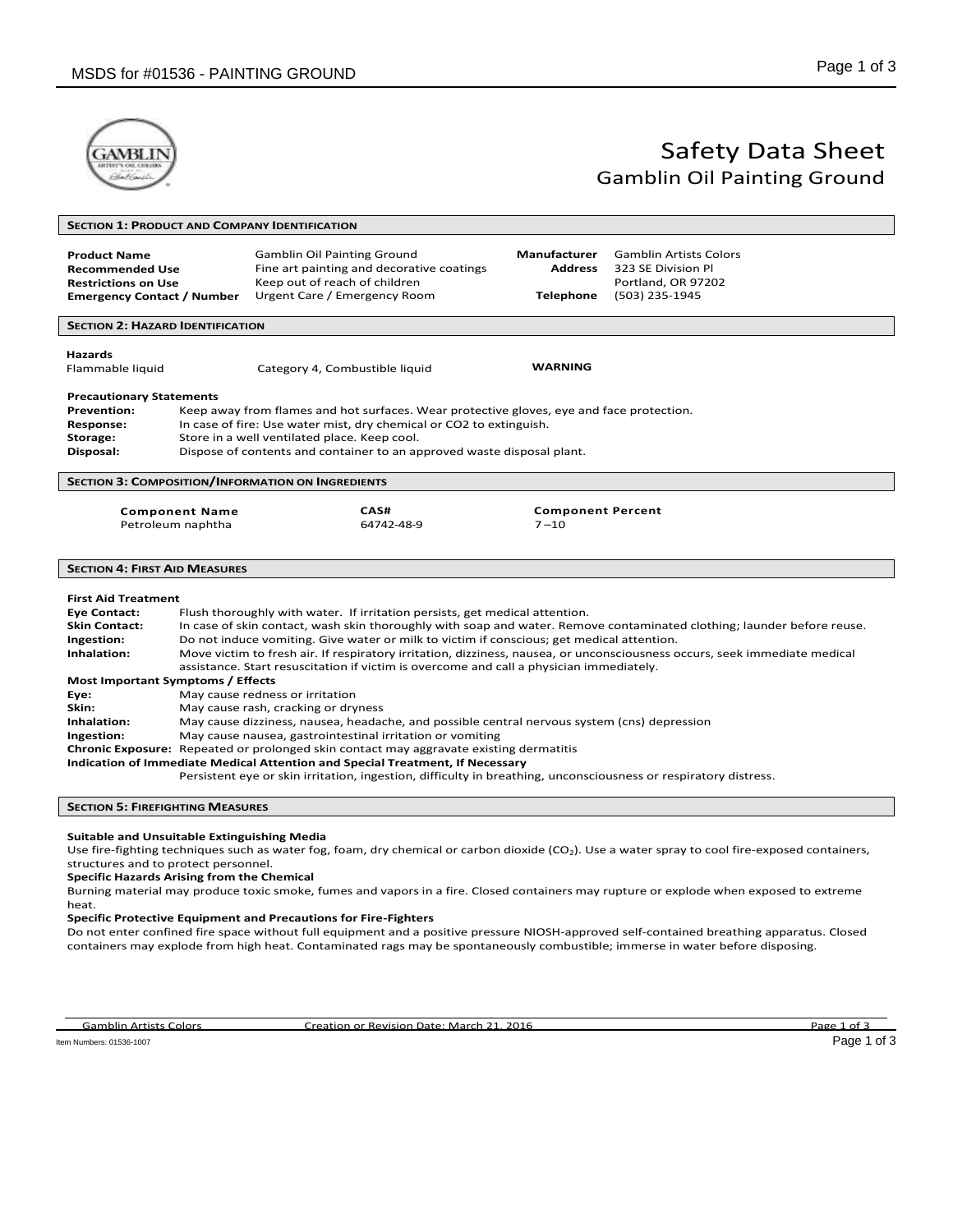## Safety Data Sheet Gamblin Oil Painting Ground

## **SECTION 6: ACCIDENTAL RELEASE MEASURES**

#### **Personal Precautions**

Isolate release area and keep unnecessary or untrained people away. Avoid skin or eye contact with spilled material. See Section 8 for personal protection gear.

## **Environmental Precautions**

Contain spill if it can be done with minimal risk. Prevent liquid from entering drains, sewers or waterways. Advise EPA, state or local agencies as required.

## **Methods for Cleaning Up**

Do not discharge to the environment. Soak up with absorbent materials. Small spills can be evaporated and absorbent disposed of in trash. Larger spills should be transferred to labeled containers for recovery or safe disposal. Rags and absorbent materials should be immersed in water.

## **SECTION 7: HANDLING AND STORAGE**

## **Handling**

Avoid contact with eyes or prolonged skin contact. Keep away from food and beverages. Open container slowly to control possible pressure release. Prevent or clean up small spills and leakage to avoid slip hazard. Always observe good personal hygiene such as washing after handling the material and before eating, drinking or smoking. Routinely wash work clothing and protective equipment. Practice good housekeeping. Empty containers may contain residue and should be allowed evaporate solvent and then may be disposed in regular trash.

#### **Storage**

Keep containers closed when not in use. Store in a cool, well-ventilated area. Use original or other childproof, compatible container.

#### **SECTION 8: EXPOSURE CONTROL AND PERSONAL PROTECTION**

| <b>Exposure Limits</b>      |                 |             |                |
|-----------------------------|-----------------|-------------|----------------|
| <b>Component Name</b>       | <b>ACGIH</b>    | <b>OSHA</b> | <b>EU HSPA</b> |
| Petroleum naphtha           | Not Established | 500 ppm     | 1,200 mg/m3    |
| <b>Engineering Controls</b> |                 |             |                |

## **Engineering Controls**

Use appropriate ventilation to maintain airborne concentration limits below exposure limits.

**Protective Equipment** 

Wear safety glasses; other equipment will vary based on potential exposure conditions.

**Respiratory Protection** 

Maintain good ventilation or air flow. Use a respirator in areas where the exposure is unknown or above OSHA or ACGIH limits. **General Hygiene** 

Wash thoroughly with soap and water after task or shift, when using the restroom or before eating.

## **SECTION 9: PHYSICAL AND CHEMICAL PROPERTIES**

| <b>Appearance/Physical State</b>        | White paste                                           | <b>Flash Point (PMCC)</b>                                                                                                                  | 145 °F         |
|-----------------------------------------|-------------------------------------------------------|--------------------------------------------------------------------------------------------------------------------------------------------|----------------|
| <b>Specific Gravity (Water=1)</b>       | $0.8 - 0.9$                                           | <b>Upper Flammability Limits</b>                                                                                                           | Not Determined |
| Evaporation Rate (butyl acetate $= 1$ ) | $\leq 1$                                              | <b>Lower Flammability Limits</b>                                                                                                           | Not Determined |
| pН                                      | Not Applicable                                        | <b>Auto-ignition Temperature</b>                                                                                                           | Not Determined |
| Solubility in Water                     | Negligible                                            | <b>Decomposition Temperature</b>                                                                                                           | Not Determined |
| Odor                                    | Characteristic                                        | Vapor Pressure (kPa@68 °F)                                                                                                                 | Not Determined |
| <b>Odor Threshold</b>                   | Not Determined                                        | Vapor Density (Air-=1)                                                                                                                     | >1             |
| <b>Melting/Freezing Point</b>           | Not Determined                                        | Partition Coefficient (n-octanol/water)                                                                                                    | Not Determined |
| <b>Boiling Range</b>                    | Not Determined                                        | <b>Viscosity</b>                                                                                                                           | Not Determined |
| <b>Initial Boiling Point</b>            | Not Determined                                        | <b>Critical Temperature</b>                                                                                                                | Not Determined |
|                                         |                                                       | Note: Physical and chemical properties are provided for safety, health and environmental considerations and do not fully represent product |                |
|                                         | specifications. Those should be requested separately. |                                                                                                                                            |                |